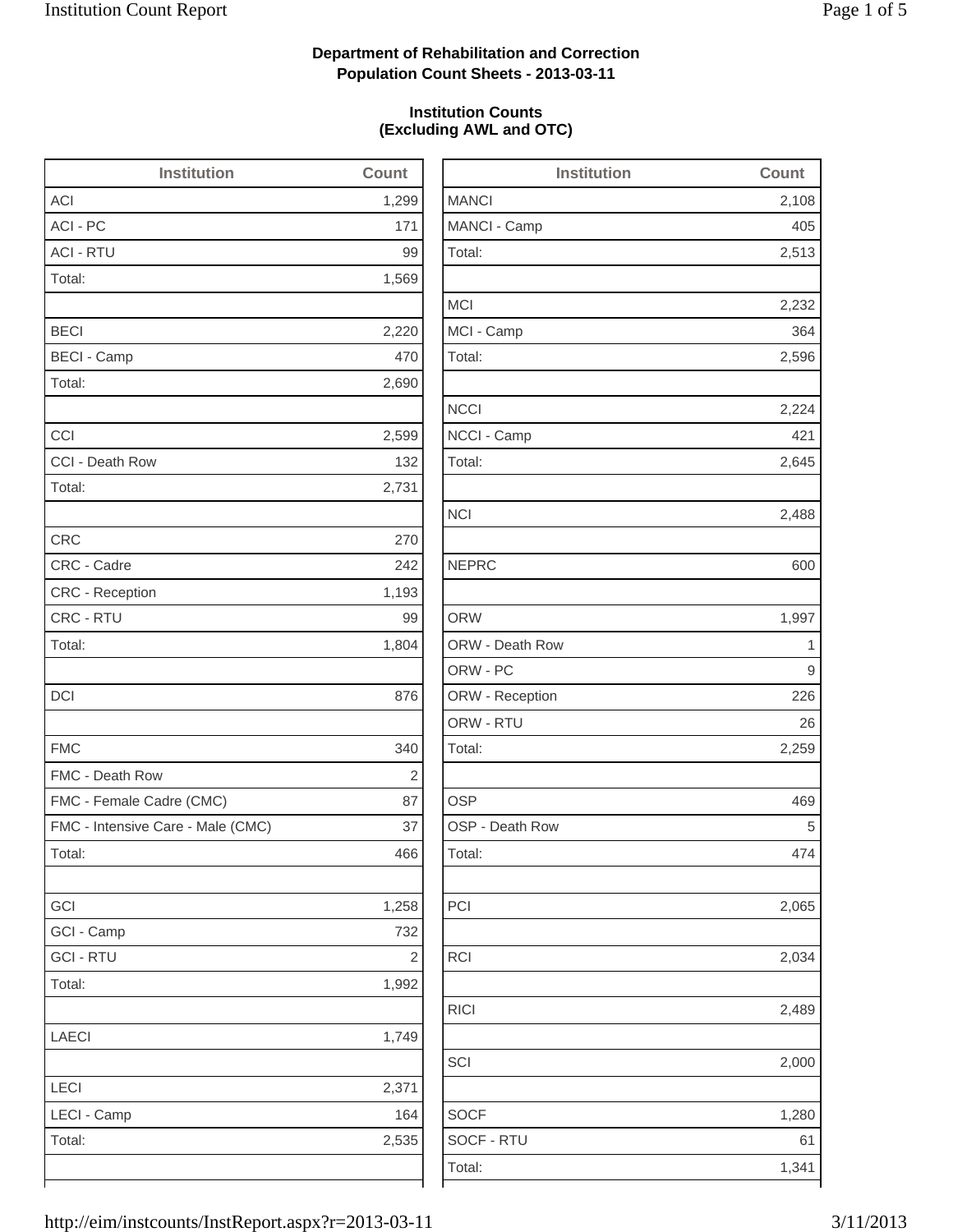### Institution Count Report Page 2 of 5

| <b>LOCI</b>              | 2,315 |
|--------------------------|-------|
|                          |       |
| <b>LORCI</b>             | 163   |
| LORCI - Cadre            | 262   |
| <b>LORCI - Reception</b> | 1,058 |
| Total:                   | 1,483 |
|                          |       |
| <b>MACI</b>              | 985   |
| MACI - Minimum           | 1,350 |
| MACI - Youth             | 31    |
| Total:                   | 2,366 |

|                  | <b>Total Population:</b> | 49,788 |
|------------------|--------------------------|--------|
|                  |                          |        |
| Total:           |                          | 1,390  |
| <b>WCI - RTU</b> |                          | 51     |
| <b>WCI</b>       |                          | 1,339  |
|                  |                          |        |
| <b>TOCI</b>      |                          | 1,263  |
|                  |                          |        |
| <b>TCI</b>       |                          | 1,055  |
|                  |                          |        |

\* The Total Population includes 39 Offenders with Reason Codes 30 & 31.

\*\* The Total Population includes 23 Offenders with Reason Code 0A.

#### **Male Population by Security Level (Include AWL and Exclude OTC)**

| $\mathbf{u}$           |                   |             |            |          |              |
|------------------------|-------------------|-------------|------------|----------|--------------|
| <b>Security Level</b>  |                   | <b>Body</b> | <b>AWL</b> | $(-OTC)$ | <b>Total</b> |
| Total Levels 3,4,5     |                   | 14.349      | 73         | 153      | 14,269       |
| Total Levels 2         |                   | 17.698      | 157        | 209      | 17,646       |
| <b>Total Levels 1</b>  |                   | 13.764      | 163        | 113      | 13,814       |
| <b>Total Death Row</b> |                   | 139         |            |          | 139          |
|                        | <b>Total Male</b> | 45,950      | 394        | 476      | 45,868       |

#### **Female Population by Institution (Include AWL and Exclude OTC)**

| $(1101440)$ and the thoration of $\sigma$ |                          |             |                  |                |                |
|-------------------------------------------|--------------------------|-------------|------------------|----------------|----------------|
| <b>Institution</b>                        |                          | <b>Body</b> | <b>AWL</b>       | $(-OTC)$       | <b>Total</b>   |
| <b>CRC</b>                                |                          | 2           | $\boldsymbol{0}$ | $\mathbf 0$    | $\overline{2}$ |
| DCI                                       |                          | 876         | 10               | 14             | 872            |
| <b>FMC</b>                                |                          | 10          | $\overline{2}$   |                | 11             |
| FMC - Female Cadre (CMC)                  |                          | 87          | 1                | $\mathbf 0$    | 88             |
| <b>LAECI</b>                              |                          | 1           | $\mathbf 0$      | $\mathbf 0$    | 1              |
| <b>NCI</b>                                |                          |             | 0                | 0              |                |
| <b>NEPRC</b>                              |                          | 600         | 8                | 4              | 604            |
| ORW                                       |                          | 1,997       | 31               | 18             | 2,010          |
| ORW - Death Row                           |                          | 1           | $\mathbf 0$      | $\overline{0}$ |                |
| ORW - PC                                  |                          | 9           | $\mathbf 0$      | $\mathbf 0$    | $9\,$          |
| ORW - Reception                           |                          | 226         | $\mathbf 0$      | 1              | 225            |
| ORW - RTU                                 |                          | 26          | 0                | 0              | 26             |
|                                           | <b>Total Female</b>      | 3,836       | 52               | 38             | 3,850          |
|                                           | <b>Total Population:</b> | 49,786      | 446              | 514            | 49,718         |

#### **Male Population by Institution: Security Levels 3, 4, 5 (Include AWL and Exclude OTC)**

http://eim/instcounts/InstReport.aspx?r=2013-03-11 3/11/2013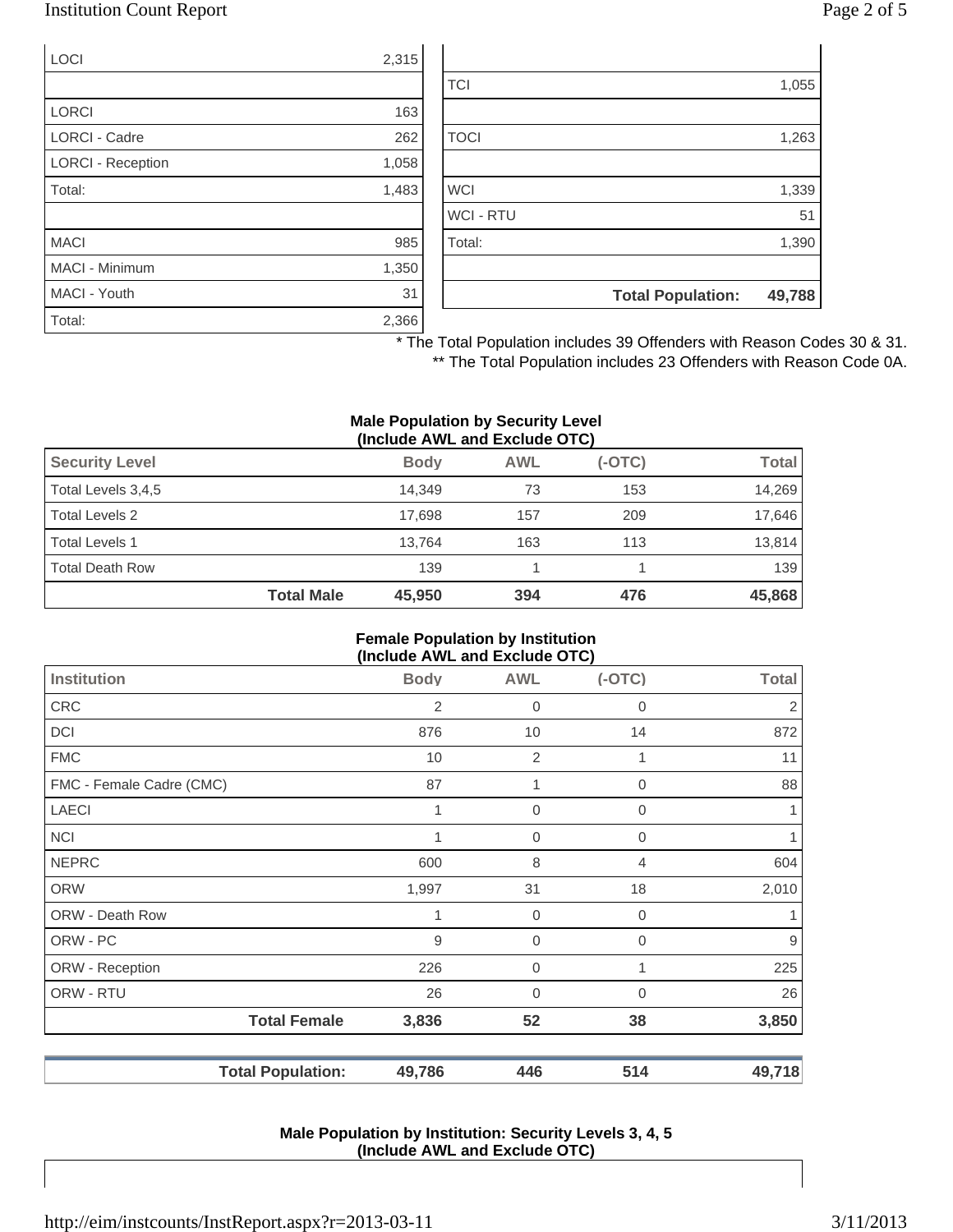# Institution Count Report Page 3 of 5

| <b>Institution</b>                | <b>Body</b>    | <b>AWL</b>                | $(-OTC)$                  | <b>Total</b>   |
|-----------------------------------|----------------|---------------------------|---------------------------|----------------|
| ACI                               | 33             | 1                         | $\mathbf 0$               | 34             |
| ACI - PC                          | 94             | 1                         | $\mathbf 0$               | 95             |
| <b>BECI</b>                       | 21             | $\mathbf 0$               | $\overline{2}$            | 19             |
| CCI                               | 17             | $\mathbf 0$               | $\mathbf 0$               | 17             |
| CCI - Death Row                   | $\overline{2}$ | $\boldsymbol{0}$          | $\mathbf 0$               | $\overline{2}$ |
| CRC                               | 129            | $\mbox{O}$                | $\hbox{9}$                | 120            |
| CRC - Cadre                       | 212            | $\mathbf 0$               | $\mathbf 0$               | 212            |
| CRC - Reception                   | 858            | 1                         | 6                         | 853            |
| CRC - RTU                         | 81             | 1                         | $\mathbf 0$               | 82             |
| <b>FMC</b>                        | 16             | $\boldsymbol{0}$          | $\mathbf 0$               | 16             |
| FMC - Intensive Care - Male (CMC) | $\overline{7}$ | $\mathbf 0$               | $\mathbf 0$               | $\overline{7}$ |
| GCI                               | 12             | $\boldsymbol{0}$          | $\mathbf{1}$              | 11             |
| <b>LAECI</b>                      | 8              | $\boldsymbol{0}$          | $\mathbf 0$               | 8              |
| LECI                              | 2,249          | $\overline{7}$            | 17                        | 2,239          |
| LOCI                              | 22             | $\sqrt{2}$                | $\mathbf 0$               | 24             |
| <b>LORCI</b>                      | 88             | 5                         | 33                        | 60             |
| <b>LORCI - Cadre</b>              | 250            | $\boldsymbol{0}$          | $\mathbf 0$               | 250            |
| LORCI - Reception                 | 624            | 1                         | $\mathbf 0$               | 625            |
| <b>MACI</b>                       | 32             | $\mathbf 0$               | $\ensuremath{\mathsf{3}}$ | 29             |
| MACI - Youth                      | 21             | $\boldsymbol{0}$          | $\mathbf{1}$              | 20             |
| <b>MANCI</b>                      | 2,034          | 10                        | 14                        | 2,030          |
| MANCI - Camp                      | $\mathbf 1$    | $\boldsymbol{0}$          | $\mathbf 0$               | $\mathbf{1}$   |
| MCI                               | $\overline{7}$ | $\mathbf 0$               | $\mathbf 0$               | $\overline{7}$ |
| <b>NCCI</b>                       | $\hbox{9}$     | $\boldsymbol{0}$          | $\mathbf 0$               | $\hbox{9}$     |
| NCCI - Camp                       | $\mathbf{1}$   | $\boldsymbol{0}$          | $\mathbf 0$               | 1              |
| <b>NCI</b>                        | 49             | $\ensuremath{\mathsf{3}}$ | $\mbox{O}$                | 52             |
| OSP                               | 469            | $\mathbf 1$               | $\,$ 3 $\,$               | 467            |
| PCI                               | 59             | 3                         | $\mathbf 0$               | 62             |
| RCI                               | 1,993          | 16                        | 21                        | 1,988          |
| RICI                              | 20             | $\mbox{O}$                | $\mbox{O}$                | 20             |
| SCI                               | 20             | $\mathbf 1$               | $\mathbf 0$               | 21             |
| SOCF                              | 1,280          | $\mathbf 1$               | 19                        | 1,262          |
| SOCF - RTU                        | 61             | $\mbox{O}$                | $\mathbf 0$               | 61             |
| <b>TCI</b>                        | 1,020          | $\overline{4}$            | $\overline{4}$            | 1,020          |
| <b>TOCI</b>                       | 1,203          | $\mbox{O}$                | 4                         | 1,199          |
| WCI                               | 1,298          | 15                        | 16                        | 1,297          |
| WCI - RTU                         | 49             | $\mbox{O}$                | $\mbox{O}$                | 49             |
| Total Levels 3, 4, 5              | 14,349         | 73                        | 153                       | 14,269         |

### **Male Population by Institution: Security Level 2 (Include AWL and Exclude OTC)**

| In <sub>eff</sub><br>ion | Body<br>$\sim$ | <b>AWL</b> | $\Lambda$ TC<br>$\sim$<br>$\sim$ | otal |
|--------------------------|----------------|------------|----------------------------------|------|
|                          |                |            |                                  |      |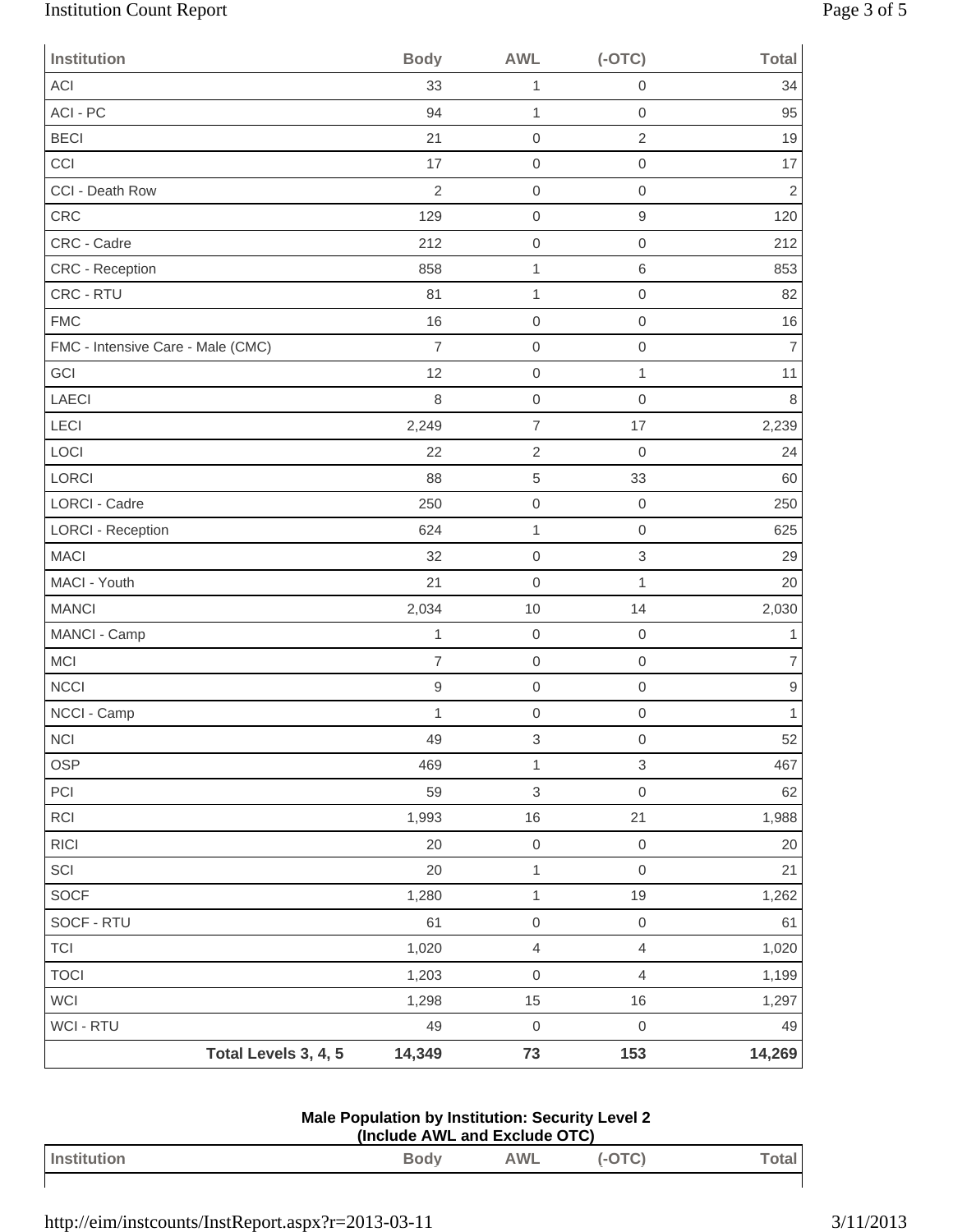# Institution Count Report Page 4 of 5

| ACI                               | 657                       | 11                  | $\mathbf 0$               | 668                       |
|-----------------------------------|---------------------------|---------------------|---------------------------|---------------------------|
| ACI - PC                          | 59                        | 1                   | $\mathbf 0$               | 60                        |
| <b>ACI - RTU</b>                  | 63                        | $\mathbf 0$         | $\mathbf{1}$              | 62                        |
| <b>BECI</b>                       | 1,601                     | 13                  | 21                        | 1,593                     |
| <b>BECI - Camp</b>                | 5                         | $\mathsf{O}\xspace$ | $\mathbf 0$               | 5                         |
| CCI                               | 1,907                     | $\hbox{9}$          | 14                        | 1,902                     |
| CRC                               | 69                        | $\overline{2}$      | $\mathbf{1}$              | 70                        |
| CRC - Cadre                       | 18                        | $\mathsf{O}\xspace$ | $\mathbf 0$               | 18                        |
| CRC - Reception                   | 159                       | $\sqrt{2}$          | $\ensuremath{\mathsf{3}}$ | 158                       |
| CRC - RTU                         | 16                        | $\mathsf{O}\xspace$ | $\mathbf 0$               | 16                        |
| <b>FMC</b>                        | 23                        | $\mathsf{O}\xspace$ | $\mathbf 0$               | 23                        |
| FMC - Intensive Care - Male (CMC) | 15                        | $\,$ 3 $\,$         | $\mathbf 0$               | 18                        |
| GCI                               | 854                       | $\overline{2}$      | $\overline{2}$            | 854                       |
| GCI - Camp                        | $\mathbf{1}$              | $\mathsf{O}\xspace$ | $\mbox{O}$                | 1                         |
| <b>GCI - RTU</b>                  | $\mathbf{1}$              | $\mathsf 0$         | $\mathbf 0$               | 1                         |
| LAECI                             | 1,389                     | $\hbox{9}$          | 12                        | 1,386                     |
| LECI                              | 108                       | $\mathsf 0$         | $\boldsymbol{0}$          | 108                       |
| LOCI                              | 1,334                     | 5                   | 18                        | 1,321                     |
| LORCI                             | 49                        | $\,$ 3 $\,$         | 13                        | 39                        |
| LORCI - Cadre                     | $\mathsf g$               | $\mathsf 0$         | $\mathbf 0$               | 9                         |
| <b>LORCI - Reception</b>          | 245                       | $\mathsf 0$         | $\mathbf 0$               | 245                       |
| <b>MACI</b>                       | 953                       | $\,$ 5 $\,$         | $\,8\,$                   | 950                       |
| MACI - Youth                      | 10                        | $\mathsf{O}\xspace$ | $\mathbf 0$               | 10                        |
| <b>MANCI</b>                      | 67                        | $\mathsf{O}\xspace$ | $\mathbf 0$               | 67                        |
| MANCI - Camp                      | $\mathbf{1}$              | $\mathbf 0$         | $\mathbf 0$               | 1                         |
| <b>MCI</b>                        | 1,928                     | 15                  | 15                        | 1,928                     |
| MCI - Camp                        | $\sqrt{2}$                | $\mathsf{O}\xspace$ | $\mathsf{O}\xspace$       | $\sqrt{2}$                |
| <b>NCCI</b>                       | 1,451                     | 12                  | 31                        | 1,432                     |
| NCCI - Camp                       | $\ensuremath{\mathsf{3}}$ | $\mathsf{O}\xspace$ | $\mathbf 0$               | $\ensuremath{\mathsf{3}}$ |
| <b>NCI</b>                        | 1,895                     | $10$                | 42                        | 1,863                     |
| PCI                               | 893                       | 39                  | 13                        | 919                       |
| RCI                               | 41                        | $\mathbf 1$         | $\mathbf{1}$              | 41                        |
| RICI                              | 534                       | $\mathbf 1$         | $\overline{7}$            | 528                       |
| SCI                               | 1,201                     | 13                  | $\overline{7}$            | 1,207                     |
| <b>TCI</b>                        | 35                        | $\mathsf{O}\xspace$ | $\mbox{O}$                | 35                        |
| <b>TOCI</b>                       | 60                        | $\mathsf{O}\xspace$ | $\mathbf 0$               | 60                        |
| WCI                               | 40                        | $\mathbf 1$         | $\mbox{O}$                | 41                        |
| WCI - RTU                         | $\overline{2}$            | $\mathsf{O}\xspace$ | $\mathbf 0$               | $\sqrt{2}$                |
| <b>Total Level 2</b>              | 17,698                    | 157                 | 209                       | 17,646                    |

| Male Population by Institution: Security Level 1 |
|--------------------------------------------------|
| (Include AWL and Exclude OTC)                    |

| Institution | <b>Body</b> | <b>AWL</b> | ັ<br> |  |
|-------------|-------------|------------|-------|--|
|             |             |            |       |  |